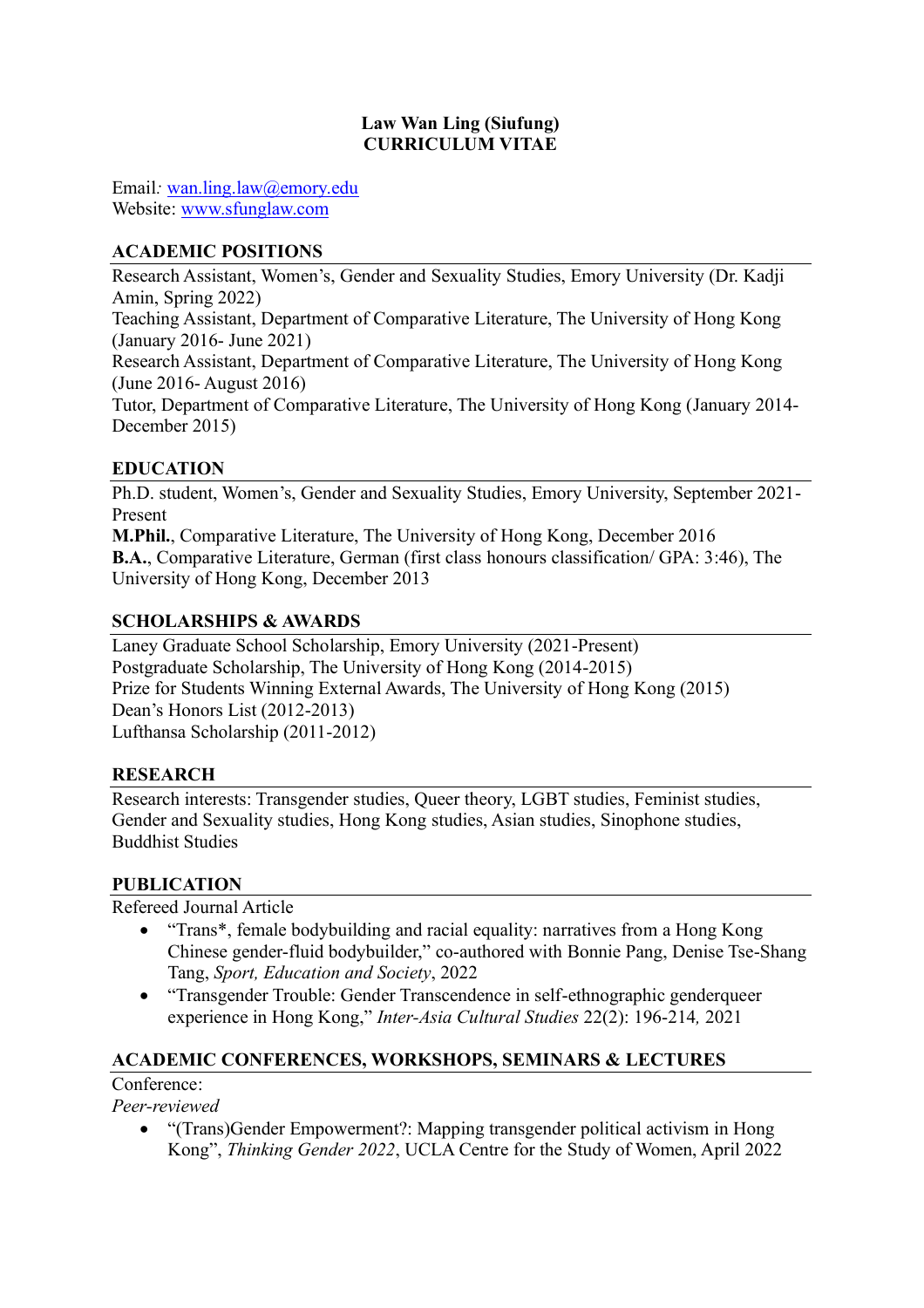*Papers Presented: Invited and Accepted*

- "Transgender Trouble: Gender Transcendence in self-ethnographic genderqueer experience in Hong Kong," Crossroads in Cultural Studies conference, Association for Cultural Studies, Shanghai, 12-14 August 2018
- "Gender as a choice: the agency of transgender subjectivities," Inter-Asia Cultural Studies Conference*,* Inter-Asia Cultural Studies Society, Surabaya Indonesia, 7-9 August 2015

Invited Lectures:

- "Transnational sexualities studies: Transgender Troubles in the context of Hong Kong", Portland State University, May 2022
- "Transgender movement in Hong Kong", Chinese University of Hong Kong, April 2022
- "Fabrications of identities: transgender and nonbinary identities", The University of Hong Kong, Jan 2022
- "Gender Queer and Sports: A balanced perspective toward sport participation", Far Eastern University, May 2021
- "Are you perfect enough?: Gender stereotypes and gender expectations", The University of Hong Kong, March and November 2020
- "Transgender in Hong Kong", Hong Kong Polytechnic University Community College, November 2019, 2018, 2017, 2016, 2015, 2014
- "Gendered Readings: Foundations of Comparative Literature", The University of Hong Kong, March 2019, 2018
- "When Queer Theory meets Transgender Studies", The University of Hong Kong, November 2018
- "Transgender and genderfluid experience in Hong Kong", Baptist University Hong Kong, December 2020, June 2018
- "Gender and Transgender Movement in Hong Kong", The Chinese University of Hong Kong, April 2017
- "Visuality and Gender identity", The University of Hong Kong, April 2017
- "Trans-gender Trouble: Gender Transcendence in transable bodies", The University of Hong Kong, March 2017
- "Gender and sports: genderqueerness and female bodybuilding in Hong Kong", Sydney University, March 2017
- "Media Representation of Transgender people in Hong Kong", The University of Hong Kong, March 2017
- "Transgender in Hong Kong: a genderqueer experience", The University of Hong Kong, March 2017
- "Transgender in Hong Kong: Misconceptions, Medicalization and legalization of transgender people", Hong Kong Shue Yan University, March 2017, November 2016
- "Transgender, Genderqueer and bodybuilding in Hong Kong", Chinese University of Hong Kong, February 2017
- "Feminism, Sports and beyond: in the case of female bodybuilding", The University of Hong Kong, November 2016
- "Globalization and sports: case study of Gay Games", The University of Hong Kong, November 2016
- "Naming, Medicalizing and Choosing in Transgender studies", The University of Hong Kong, November 2016
- "City as ecosystems: the death and life of sidewalk ballet", The University of Hong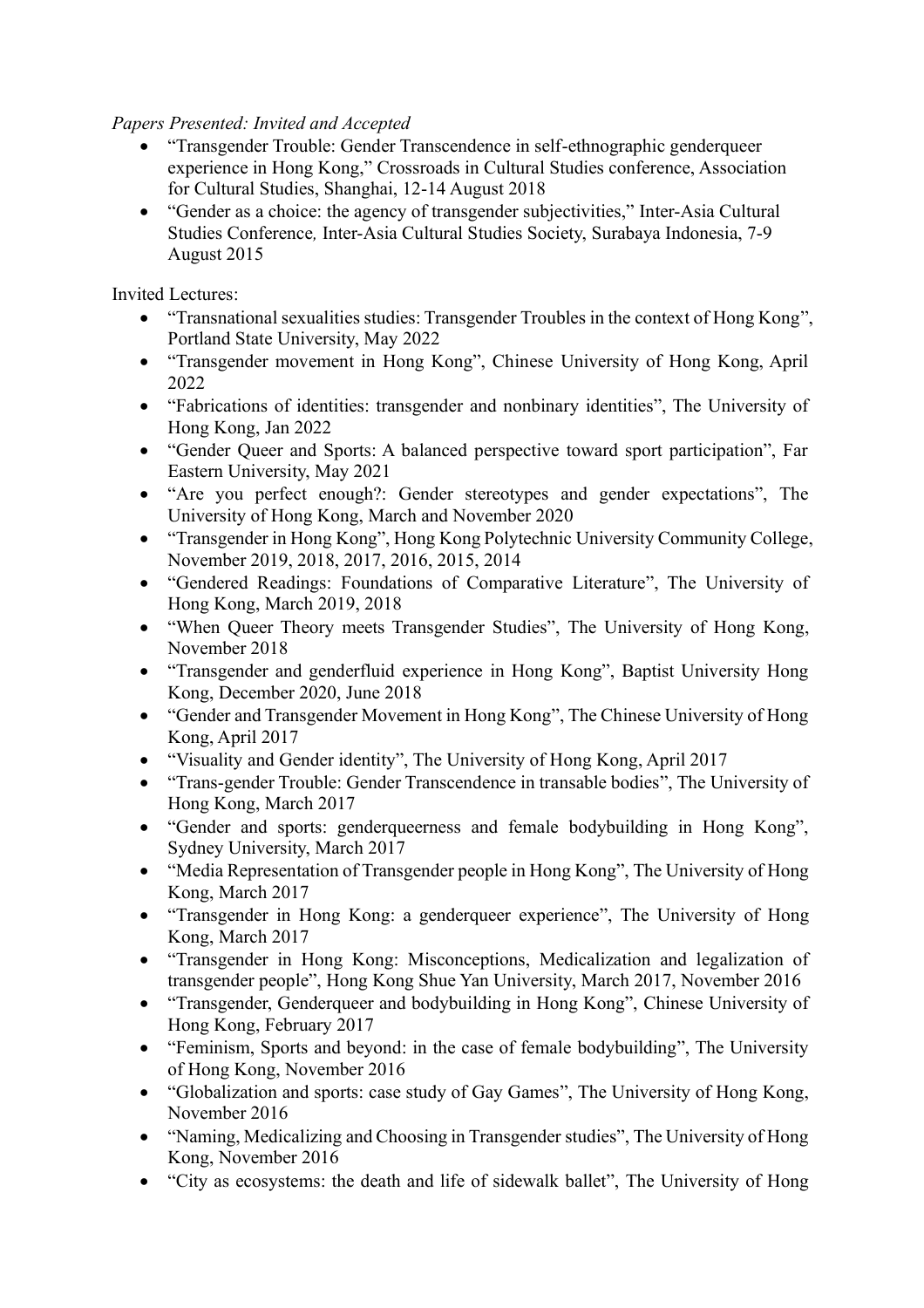Kong, March 2016

- "Transgender Masculinities", The University of Hong Kong, October 2015
- "LGBT movement in Hong Kong", Hong Kong Shue Yan University, November 2014
- "Trans Masculinity(ies): The new emerging masculinity(ies)", The University of Hong Kong, November 2014

Knowledge Exchange:

- Panel Speaker, "Trans Youth Mobilization to Tackle Transphobia in Hong Kong: A case study of Trans youth organization Quarks", Advocacy on Human Rights Among Youth in Malaysia: addressing Transphobia and Violence against Transgender Persons", October 2021
- Panel Speaker, "Introduction to Feminism", Body Fest 2021, June 2021
- Panel Speaker, "Recognition in Times of Upheaval", Eaton Hotel, June 2020
- Panel Speaker, "Un-natural bodies: Biohacking, Body modification & Corporeal Desire", Women Festival Hong Kong, August 2019
- Panel Speaker, "Our Generations: Pride and Prejudice 2019", The Economist, May 2019
- Panel Speaker, "Stonewall Fifty Years On", The Cha Reading, February 2019
- Panel Speaker, "Taboo No More: Menstruation, Myth and Why it Matters", The University of Hong Kong, October 2018
- Panel Speaker and Post-screening Speaker, "Siufung and genderfluid experience", The Hong Kong Gay and Lesbian Film Festival, September 2018
- Panel Speaker, "HeHe SheShe Film Screening", The University of Hong Kong & City University of Hong Kong, September 2017
- Post-screening Speaker, "The Hong Kong Gay And Lesbian Film Festival", Film: Man Made, September 2017
- Panel Speaker, "Gender Recognition Legislation in Hong Kong: Opportunities and Challenges", The University of Hong Kong, September 2017
- Workshop Organizer, "Muscle as Medium", Para Site, August 2017
- Panel Speaker, "Hear we are—LGBT Identities and Representations in Mass Media", Aids Concern, September 2016
- Panel Speaker, "Let's Talk about the 'T' in LGBT—Best Practices in Creating Inclusive Public Faculties", Community Business, September 2016

## **TUTORING**

The University of Hong Kong (2016-2021)

- CLIT 1008: Ways of Reading: Film, Literature and culture
- CLIT 1009: Introduction to Postcolonialism and Culture
- CCGL9001:Hong Kong Cinema Through a Global Lens
- CCGL 9002: Hong Kong Culture in the Context of Globalization
- CLIT 2089: Culture and Queer Theory
- CLIT 2014: Feminist Cultural Studies
- CLIT 2069: The Making of Modern Masculinity
- CLIT 2064: Hong Kong Culture: Popular Arts and Everyday Life
- CLIT 2025: Visual Cultures
- CLIT 2045: Colonialism/Postcolonialism
- CLIT 2028: The city as cultural text
- CLIT 1066: Postmodernism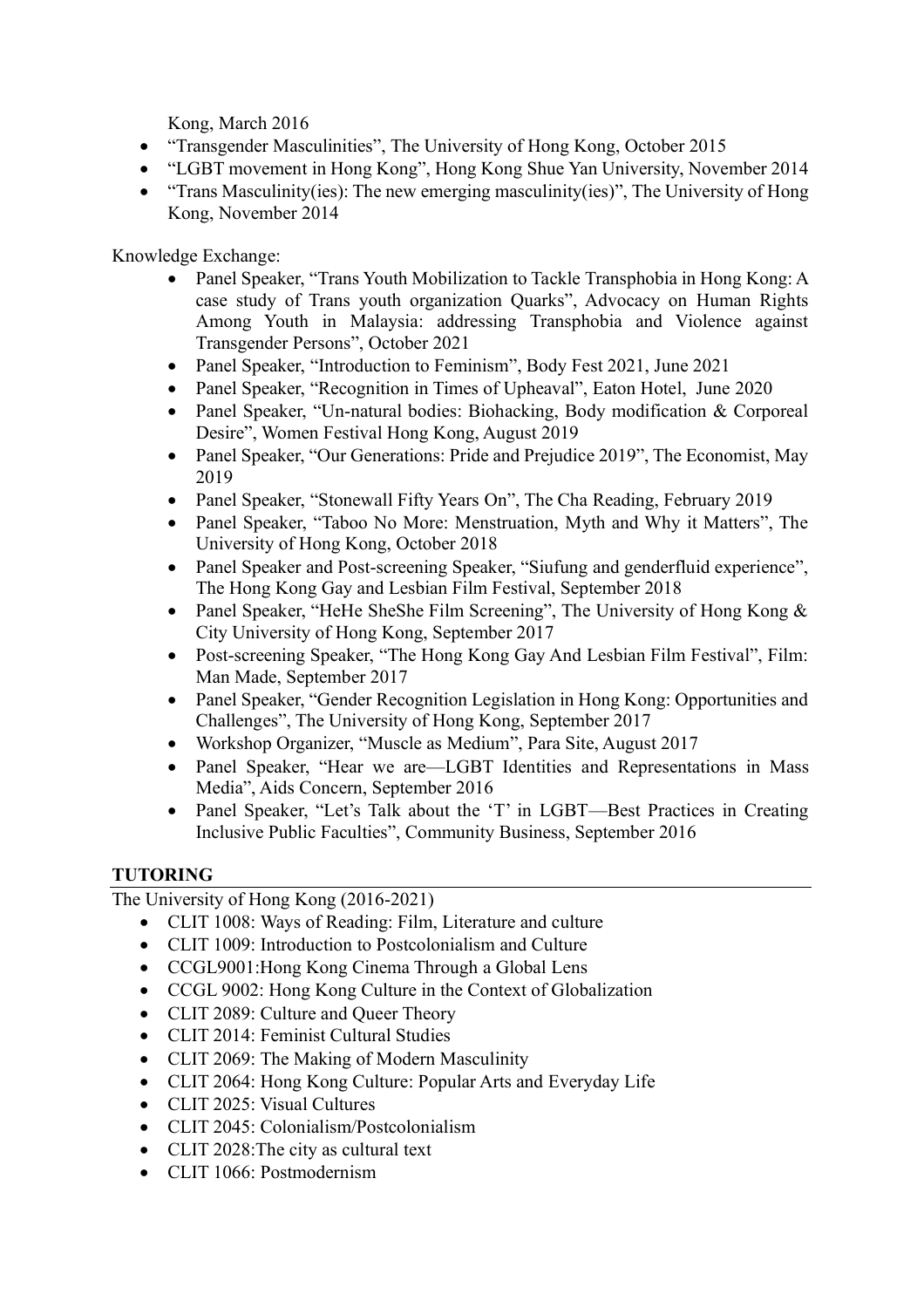• CLIT 3021: Critical and Advanced Theory

# **PROFESSIONAL MEMBERSHIP**

Member, Inter-Asia Cultural Studies Society

# **SERVICES**

Community Roles:

*Founder*

- Hong Kong LGBT+ Bodybuilding and Training Program
- Hong Kong LGBT+ public speaking program

*Organizer*

- Gay Games Hong Kong—multi-cultural sports event in 2020
- Nose in the Books—a private humanities library in Hong Kong

*Ambassador*

- Gay Games Hong Kong
- Athlete Ally—international organization to end homophobia and transphobia in sports
- AIDS Concern—NGO to combat AIDS in Hong Kong
- Pinkdot Hong Kong 2020—largest LGBT outdoor carnival in Hong Kong

*Director*

• *Unfinished* (2013)- 6-minute transgender documentary shorts

Community Awards:

LGBT+

- Pioneer Women Leader,  $7<sup>th</sup>$  World Women Leadership Congress & Awards, 2020
- Finalist of LGBT+ Public Champion, LGBT+ Community Awards, Community Business, 2018
- Finalist of Transgender Inclusion Award, LGBT+ Community Awards, Community Business, 2018
- Special Mention, Individual Transgender short film *Unfinished*, Everybody's Perfect, Geneva, 2014
- Outstanding Film Award, Individual Transgender short film *Unfinished*, Fresh Fruit Festival, New York, 2014

Sport

- Women's Bodybuilding, Romania Muscle Fest Pro Am, 8<sup>th</sup> place, IFBB Pro League, November 2019
- Women's Bodybuilding, Heavyweight, Champion, Vancouver Pro Qualifier, July 2018
- Women Bodybuilding, Middleweight, 1<sup>st</sup> runner up, Wings of Strength Miss International Classic, July 2018
- Women's Bodybuilding, 5<sup>th</sup> Runner up, Arnold Classic Asia (Hong Kong), August 2016
- Women's Bodybuilding, Open Champion, NABBA Ms. Universe Asia (Cebu), November 2015
- Dragon Boating, Hong Kong Women's Team, 2011-2013
- Dragon Boating, Representative of East Asian Games, Tianjin, 5<sup>th</sup> runner up, July 2013
- Dragon Boating, Representative of World Dragon Boat Championship, Hungary, 1st runner up in Mixed Standard Boat 2000m, 2nd runner up in Women Small Boat 200m,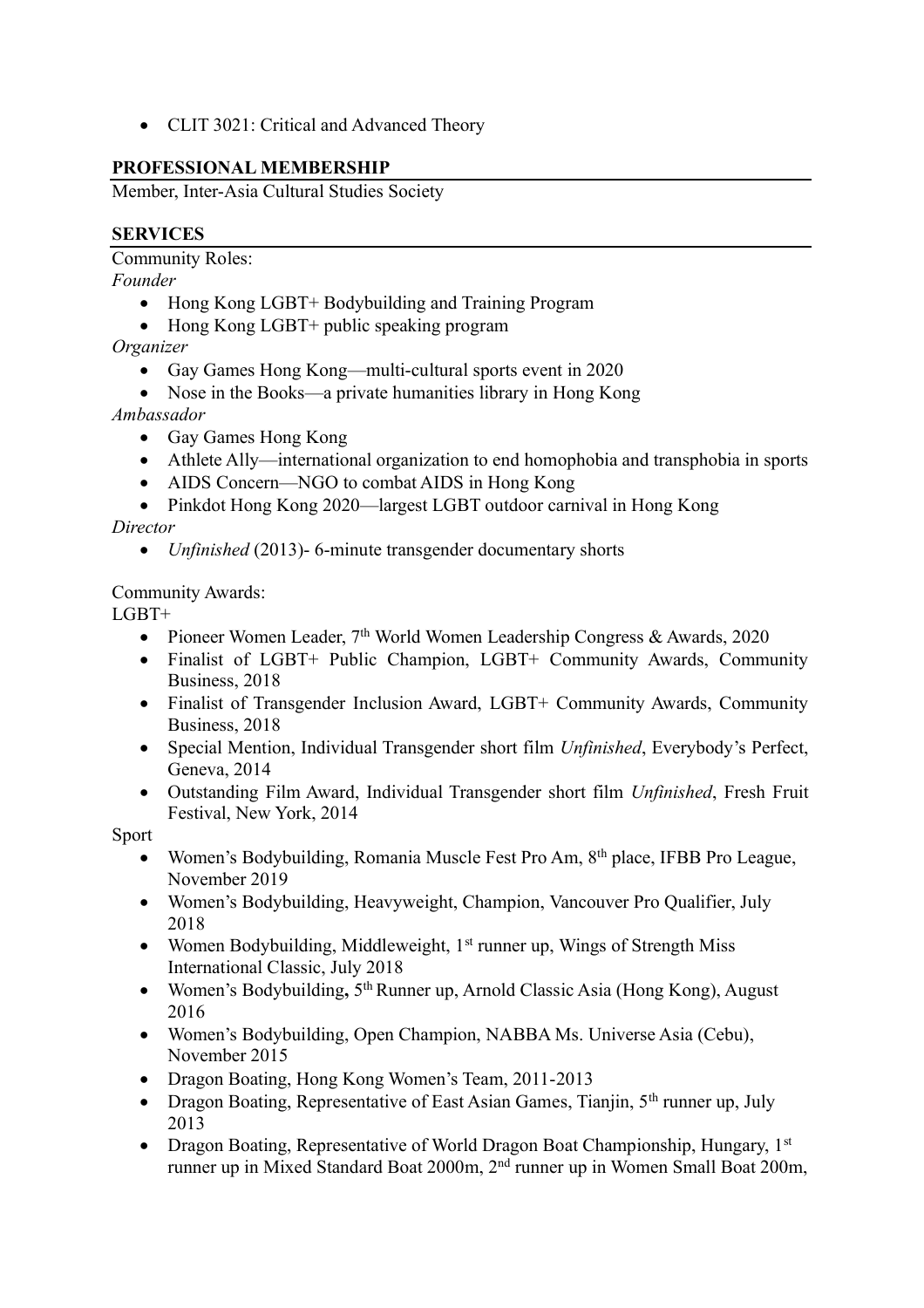June 2013

• Dragon Boating, Representative of 3<sup>rd</sup> Asian Beach Games, Haiyang, 2012

Invited Speaker:

- "Transgender and nonbinary in Hong Kong", HKUST Connect Changemaker Gear up Training Series, March 2022
- "Looking Inward", Nose in the books, July 2021
- "An exploration of transgender identity", Student Union of Baptist University Hong Kong, October 2020
- "Human Library", Youth Summit, AIESEC, July 2020
- "Gender Fluidity in Hong Kong", Elements HK, June 2020
- "LGBT Bodybuilding and Training Program", everybody project Los Angeles, January 2020
- "Transgender and gender nonbinary in Hong Kong", Education University, October 2019
- "Siufung and gender fluidity in Hong Kong", Renaissance College Hong Kong, March 2019
- "Sex education in Hong Kong", Sexuality Education Alliance, March 2019
- "Transgender and gender nonbinary in Hong Kong", HKU RC Lee Hall, February 2019
- "Post-screening Sharing: Tracey", AIDS Concern, November 2018
- "Siufung and gender fluidity in Hong Kong", Davis Polk, October 2018
- "Siufung and Transgender movement in Hong Kong", Action Q Hong Kong, October 2018
- "Siufung and gender fluid experience in Hong Kong", IDAHOT Hong Kong Pink Alliance, May 2018
- "Human Library", Along and Edge Arts Festival, April 2018
- "Siufung: Human Library", Human Library Hong Kong, April 2018
- "Siufung and Transgender experience", The Hong Kong University of Science and Technology, March 2018
- "Public forum: Buddhism and Gender", Hong Kong Network of Engaged Buddhists, January 2018
- "Harmony for all Gender", Gender Empowerment, May 2017
- "Sports and Gender", The 8<sup>th</sup> hong Kong Sex Cultural Festival, March 2017
- "Human Library", Hong Kong queer and literary festival, March 2017
- "Genderqueer experience", Social Work Film Festival, The University of Hong Kong, March 2017
- "bodybuilding and Gender Identity", Anti 480 Association Concerning Sexual Violence Against Women, September 2016
- "Transgender movement in Hong Kong", Chu Hai College of Higher Education, March 2016
- "Transgender and bodybuilding", Transgender Resource Centre, January 2016
- "Gender equality", One Billion Rising Campaign, February 2015

Moderator:

- "Human Library: A Sailor's story", Nose in the Books, November 2020
- "Human Library: A Stuntwoman's story", Nose in the Books, September 2020
- "生活港臺:乜都傾一餐", Nose in the Books, August 2020
- "Human Library: A Transgender women's story". Nose in the Books, July 2020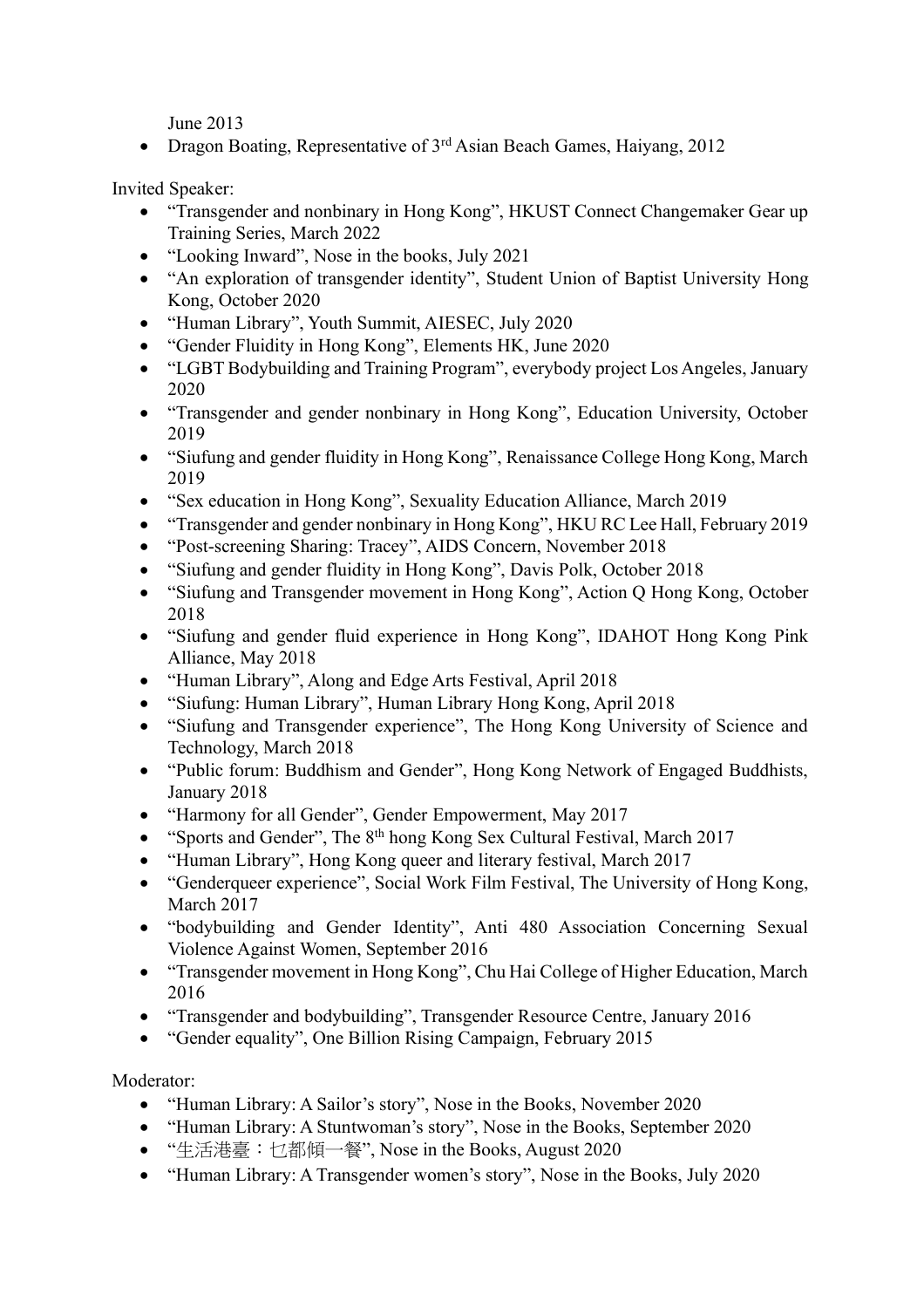## Community Screening:

Director, *[Unfinished](https://vimeo.com/68982048)* Transgender shorts- a 6-min black-and-white self-documentary (2013)

- Berlin Asian Film Network, Loophole Berlin, 17 June 2015
- ShanghaiPRIDE Film Festival 2015, Shanghai, 15 June 2015
- KASHISH Mumbai International Queer Film Festival, India, 23 May 2015
- Zürich moves! Festival for contemporary dance and performance, Zurich, 16 March 2015
- 25. Lesbisch Schwule Filmtage Hamburg, Hamburg, 18 October, 2014
- Everybody's Perfect, Geneva, 19 September 2014
- Fresh Fruit Festival, New York, 13 July 2014
- 19e Festival Cheries-cheris, Paris, 18 October 2013

## Modeling:

- "Our Models", December 2020
- "Beyond Body Exhibition", February 2020
- [Lesz Magazine,](https://www.youtube.com/watch?v=TAEIj5leSW8&feature=youtu.be) Taiwan, April 2017
- "Pink Season: Gender Identity Photo Exhibition", October 2016

## Featured Documentary:

- $\leq$ Siufung: A Genderqueer story>, forthcoming
- < $\sqrt{\frac{20}{16}}$  / Hong Kong TVB Documentary Award Winner, 2016 o "[港大生拍「酷兒」故事](https://hk.news.yahoo.com/%E6%B8%AF%E5%A4%A7%E7%94%9F%E6%8B%8D-%E9%85%B7%E5%85%92-%E6%95%85%E4%BA%8B-%E8%B4%8F%E7%B4%80%E5%AF%A6%E7%9F%AD%E7%89%87%E8%B3%BD-221112986.html) 贏紀實短片賽", Yahoo News, 18 August 2016

Interviews:

- "Dialogue with Siu Fung: Reconnecting the theoretical and the everyday", 30 Years in the Cultural Scene: Comparative Literature, October 2020
- ["The right to be one's self"](https://www.chinadailyhk.com/article/145696#The-right-to-be-one%E2%80%99s-self), China Daily, 9 October 2020
- ["Shaping Up Sport for all Genders"](https://www.boell.de/en/2020/09/23/perspectives-asia-sports-and-politics?dimension1=division_as), Perspectives Asia: Two Sides of the Medals, Heinrich Böll Stiftung, 9 September 2020
- ["Siu Fung Law: Gender Fluid Humanities Educator and Bodybuilder"](https://podcast.app/siu-fung-law-gender-fluid-humanities-educator-and-bodybuilder-e111683042/), Asia Society Hong Kong, 5 August 2020
- "[性別酷兒,是男也是女](https://www.youtube.com/watch?v=GrjYsgfIa2o)", Cupid producer, 30 July 2020
- ["Period Futurist"](https://www.periodfutures.org/period-futurists), Period Futures, 1 July 2020
- ["Feature: 13 Things about Siu Fung Law"](https://hokkfabrica.com/owning-my-rainbow-interview-siu-fung-law/), Hokk Fabrica, 29 June 2020
- "[自己人:有月經的人](https://www.rthk.hk/radio/radio2/programme/wearefamily?fbclid=IwAR1RAQmKQBjWGFDS1YM2cD8mjy78eD22nvJ8SiJTjjtlONyz_bcC6Wd4Eb8)", Radio Television Hong Kong, 14 June 2020
- ["Gender Fluid bodybuilder"](https://www.youtube.com/watch?v=wbutPEwlziU), Trans World Sport, 24 January 2020
- ["Identity Screening"](http://news.tvb.com/programmes/pearlmagazine/5c0e2138e603835e573d60a8), Pearl Magazine, 2 December 2019
- "[自己人:跨越體育界](http://www.rthk.hk/radio/radio2/programme/wearefamily)", RTHK Radio Live, 2 March 2019
- "[跨越性別的香港人羅小風:不能只用胸來決定男女](https://www.bbc.com/zhongwen/trad/chinese-news-46450690)", BBC News China, 21 February 2019
- "[真.女子健美|三大群肌針對式訓練](https://www.youtube.com/watch?v=cTUMto_VQJY) ft. 羅小風", Kof Gym, 26 November 2018
- ["Radio Interview \(Episode 64\): The genderqueer bodybuilder"](http://www.hongkongconfidential.net/episode-64-the-genderqueer-bodybuilder/), Hong Kong Confidential, 26 November 2018
- "Muscles are genderless: how bodybuilding helped shape this HongKonger's fluid [identity"](https://www.scmp.com/news/hong-kong/health-environment/article/2172490/muscles-are-genderless-how-bodybuilding-has-helped), South China Morning Post, 10 November 2018
- ["Gender is not what you see from the outside"](https://www.facebook.com/watch/?v=361763474565128), Amnesty International, 2 November 2018